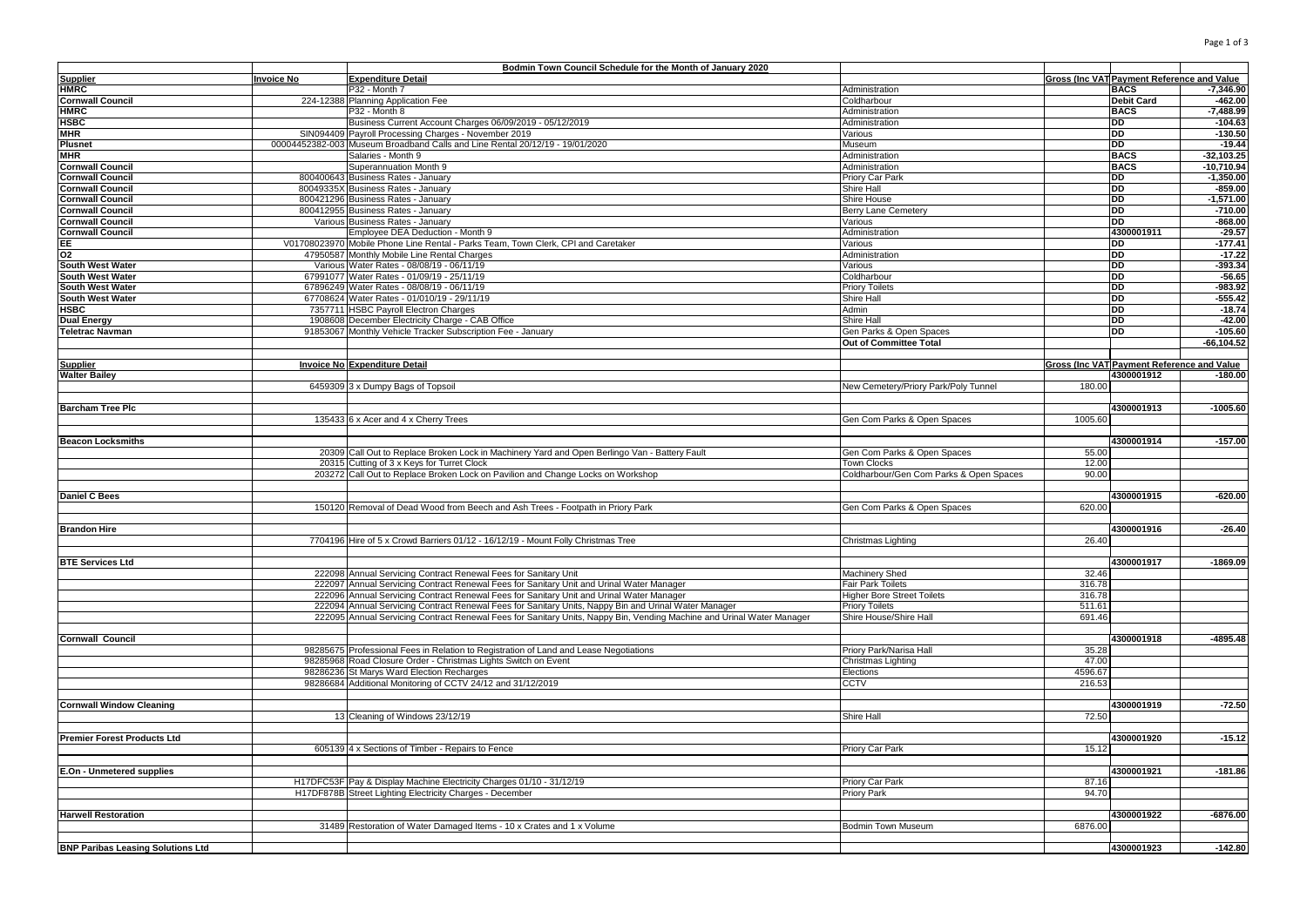|                                        | FLGA8377666 Leasing of Franking Machine 25/01 - 24/04/20                                                   | 142.80<br>Administration                                                     |            |            |
|----------------------------------------|------------------------------------------------------------------------------------------------------------|------------------------------------------------------------------------------|------------|------------|
|                                        |                                                                                                            |                                                                              |            |            |
| <b>Ricoh UK Ltd</b>                    |                                                                                                            |                                                                              | 4300001924 | $-453.39$  |
|                                        | 101517917 Hire of Office Photocopier 01/01 - 31/03/20                                                      | Administration<br>264.49                                                     |            |            |
|                                        | 101519720 Usage Charges for Photocopier 01/10/19 - 31/12/19                                                | Administration<br>188.90                                                     |            |            |
|                                        |                                                                                                            |                                                                              |            |            |
| <b>Impact Acoustics</b>                |                                                                                                            |                                                                              | 4300001925 | $-1740.00$ |
|                                        | IMP5860 Preparation of Acoustic Impact Survey for Planning Application                                     | Skate Park<br>1740.00                                                        |            |            |
|                                        |                                                                                                            |                                                                              |            |            |
| Jewson Limited                         |                                                                                                            |                                                                              | 4300001926 | $-186.06$  |
|                                        | 3630/00137298 1L Waterproof Wood Glue and 1 x Sheet of Plastic - Repairs to Bird Boxes                     | Priory Park<br>38.22                                                         |            |            |
|                                        | 3630/00137293 Sections of Various Size Timber - Repairs to Bird Boxes                                      | 147.84<br>Priory Park                                                        |            |            |
|                                        |                                                                                                            |                                                                              |            |            |
| <b>Kestrel Guards</b>                  |                                                                                                            |                                                                              | 4300001927 | $-147.60$  |
|                                        | 291958 Guard Cover for Room Booking - Bingo 13/12/19                                                       | Shire House Complex<br>60.00                                                 |            |            |
|                                        | 291897 Guard Patrols 13 & 14/12/19                                                                         | Narisa Hall<br>14.40                                                         |            |            |
|                                        | 292086 Guard Patrols 20 & 21/12/19                                                                         | Narisa Hall<br>14.40                                                         |            |            |
|                                        | 292126 Guard Cover for Room Booking - Bingo 20/12/19                                                       | Shire House Complex<br>30.00                                                 |            |            |
|                                        | 292297 Guard Patrols 27 & 28/12/19                                                                         | 14.40<br>Narisa Hall                                                         |            |            |
|                                        | 292585 Guard Patrols 03 & 04/01/20                                                                         | Narisa Hall<br>14.40                                                         |            |            |
|                                        |                                                                                                            |                                                                              |            |            |
| <b>Mason Kings</b>                     |                                                                                                            |                                                                              | 4300001928 | $-336.55$  |
|                                        | 436376 Servicing - Husqvarna Hedge Strimmer                                                                | Gen Com Parks & Open Spaces<br>63.01                                         |            |            |
|                                        | 436418 Servicing - Stihl Strimmer<br>436553 Additional Repairs Following Service - Husqvarna Hedge Trimmer | Gen Com Parks & Open Spaces<br>62.19<br>Gen Com Parks & Open Spaces<br>34.13 |            |            |
|                                        | 436554 Additional Repairs Following Service - Stihl Strimmer                                               | 51.19<br>Gen Com Parks & Open Spaces                                         |            |            |
|                                        | 43655 Servicing - Stihl Hedge Trimmer                                                                      | Gen Com Parks & Open Spaces<br>63.02                                         |            |            |
|                                        | 170085 Servicing - Strimmer                                                                                | 63.01<br>Gen Com Parks & Open Spaces                                         |            |            |
|                                        |                                                                                                            |                                                                              |            |            |
| <b>Microtest</b>                       |                                                                                                            |                                                                              | 4300001929 | $-1242.00$ |
|                                        | 96097 Microsoft Exchange and Office 365 Licence Consolidation Fees                                         | 1242.00<br>Administration                                                    |            |            |
|                                        |                                                                                                            |                                                                              |            |            |
| The Museums Association                |                                                                                                            |                                                                              | 4300001930 | $-80.00$   |
|                                        | 265468 Annual Membership Fee Renewal                                                                       | The Museums Association<br>80.00                                             |            |            |
|                                        |                                                                                                            |                                                                              |            |            |
| <b>Officesmart</b>                     |                                                                                                            |                                                                              | 4300001931 | $-153.26$  |
|                                        | 78654 45 x Sachets of Filter Coffee                                                                        | 66.02<br>Shire House Complex                                                 |            |            |
|                                        | 78971 1x 2020 Year Planner - Machinery Shed                                                                | Gen Com Parks & Open Spaces<br>2.14                                          |            |            |
|                                        | 78973 10 x Reams of White A4 Copier Paper                                                                  | Administration<br>70.92                                                      |            |            |
|                                        | 78972 2 x Reams of White A4 Copier Paper                                                                   | Administration<br>14.18                                                      |            |            |
|                                        |                                                                                                            |                                                                              |            |            |
| <b>Reed Specialist Recruitment Ltd</b> |                                                                                                            |                                                                              | 4300001932 | $-968.83$  |
|                                        | 235111416 Hire of Agency Projects Assistant - Week Ending 13/12/19                                         | 363.31<br>Gen Com Parks & Open Spaces                                        |            |            |
|                                        | 235122843 Hire of Agency Projects Assistant - Week Ending 20/12/19                                         | 363.31<br>Gen Com Parks & Open Spaces                                        |            |            |
|                                        | 235177624 Hire of Agency Projects Assistant - Week Ending 27/12/19                                         | 242.21<br>Gen Com Parks & Open Spaces                                        |            |            |
|                                        |                                                                                                            |                                                                              |            |            |
| <b>Chris Rolley Associates</b>         |                                                                                                            |                                                                              | 4300001933 | $-6585.70$ |
|                                        | 13/16 Service and Staff Review                                                                             | Administration<br>6585.70                                                    |            |            |
|                                        |                                                                                                            |                                                                              |            |            |
| <b>RTP Surveyors Ltd</b>               |                                                                                                            |                                                                              | 4300001934 | $-240.00$  |
|                                        | INV022045 Preparation of Condition Report - Turret Clock                                                   | 240.00<br><b>Town Clocks</b>                                                 |            |            |
|                                        |                                                                                                            |                                                                              |            |            |
| <b>Trade UK</b>                        |                                                                                                            |                                                                              | 4300001935 | $-17.99$   |
|                                        | 1039779409 1 x Battery Charger - Pay & Display Machine Batteries                                           | 17.99<br>Priory Car Park                                                     |            |            |
|                                        |                                                                                                            |                                                                              |            |            |
| <b>SSE Contracting Ltd</b>             |                                                                                                            |                                                                              | 4300001936 | $-178.20$  |
|                                        | 38654 Routine Street Lighting Maintenance October - December                                               | Gen Com Parks & Open Spaces<br>178.20                                        |            |            |
|                                        |                                                                                                            |                                                                              |            |            |
| G4S Cash Solutions (UK) Limited        |                                                                                                            |                                                                              | 4300001937 | $-495.36$  |
|                                        | 2391920 Cash Collection and Processing Charges - February                                                  | 495.36<br>Priory Car Park                                                    |            |            |
|                                        |                                                                                                            |                                                                              |            |            |
| SUEZ Recycling and Recovery UK Ltd     | 31747409 Trade and Recycling Waste Collections - December                                                  | Shire House Complex<br>105.08                                                | 4300001938 | $-105.08$  |
|                                        |                                                                                                            |                                                                              |            |            |
| <b>South West Loos</b>                 |                                                                                                            |                                                                              | 4300001939 | $-52.80$   |
|                                        | 4042 Hire of Portable Toilet Unit and 2 x Service Visits - December                                        | 52.80<br>Poly Tunnel                                                         |            |            |
|                                        |                                                                                                            |                                                                              |            |            |
| <b>Steve Andrews Tyres Ltd</b>         |                                                                                                            |                                                                              | 4300001940 | $-23.14$   |
|                                        | BO0000087570 Puncture Repair on Tyre - VW Caddy Van                                                        | Gen Com Parks & Open Spaces<br>23.14                                         |            |            |
|                                        |                                                                                                            |                                                                              |            |            |
| <b>Tinten on Farm Composting Ltd</b>   |                                                                                                            |                                                                              | 4300001941 | $-350.17$  |
|                                        | SI-8779 1 x Load of Green Waste for Recycling                                                              | Priory Park<br>44.69                                                         |            |            |
|                                        |                                                                                                            |                                                                              |            |            |